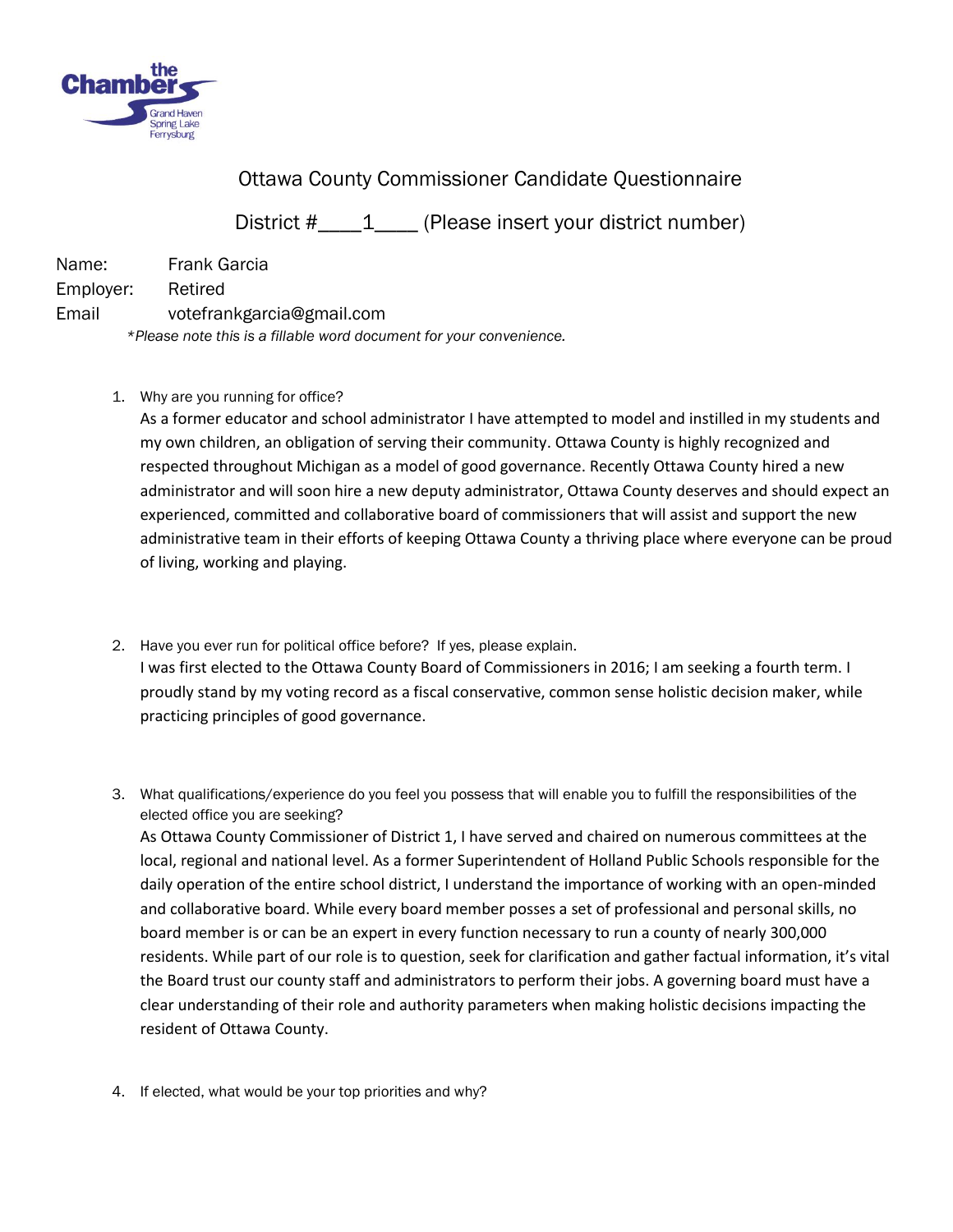A) Maintaining and enhancing our respected and highly recognized reputation of being an organization modeling principles of "good governance." Some of these include, but are not limited to; protecting the constitutional right of its residents, responsive to immediate and long-term concerns, implementing effective and efficient practices, open and transparent communication with its residents, inclusive and equitable opportunities for everyone, being accountable, and remaining open to change when necessary.

B) Continue to support initiatives enhancing long-term economic, social and the environmental health of Ottawa County.

C) Currently Ottawa County is simultaneously addressing numerous critical issues: broadband coverage, water quality and availability, affordable housing and the recruitment and retention of a qualified workforce. Its important Ottawa County elects an experienced and solution oriented Board of Commissioners without disrupting the momentum and progress made on resolving these pending issues.

D) The decommissioning of the J.H. Campbell Consumer Power plant by 2025 will have a major impact on Ottawa County. The J. H. Campbell facility is the largest source of tax revenue for both Grand Haven Area Public School District and Port Sheldon Township, 28% of Port Sheldon's tax base is currently dependent on the J.H. Campbell facility, which encompasses approximately 2,000 acres. The redevelopment of this property will be vital and a have a long term impact for every resident of Ottawa County, along with Port Sheldon Township and the Grand Haven Area Public School District.

5. Ottawa is blessed with diverse economic sectors: agriculture, tourism, industrial and commercial. For each of these, what do you think are the issues they will encounter in the next 2 years? If elected, how will you support each of these sectors?

Agriculture: Ottawa County is the third largest agricultural producer in the state with revenue totaling over \$500,000,000 annually in products. Unfortunately since 2012 Ottawa County has lost 8% of its farmed acreage and 17% of its farms. Some farms and areas within the county have begun to experience groundwater shortages and quality. As county commissioner, I will continue to support our Farm Preservation and Groundwater Sustainability Initiatives to ensure we maintain this vital industry while also ensuring our residents and businesses have permanent and sustainable access to fresh water. Tourism and parks go hand-in-hand in Ottawa County. Our parks are well known and admired throughout

the Midwest. I will continue to support our Parks Department, while collaboratively working with our local municipalities and other agencies to ensure mutual benefits for every resident and municipality of the county.

Industrial and Commercial: The prosperity of our county's industry and commercial partners are vital to the success of Ottawa County. The county and its local municipalities must collaborate together when zoning and environmental health issues are involved in the expansion or construction of new facilities and residential developments are being considered.

While every economic sector has their own unique challenges, there are common challenges among the sectors; the recruitment and retention of a qualified workforce, maintaining and balancing our growth while maintaining our West Michigan values, addressing our housing needs, and providing an environment where everyone is valued and welcomed at work and within their community.

I will continue to support and collaborate with our county staff, municipalities and local organizations, such as Lakeshore Advantage and local chambers of commerce, to ensure the prosperity of Ottawa County.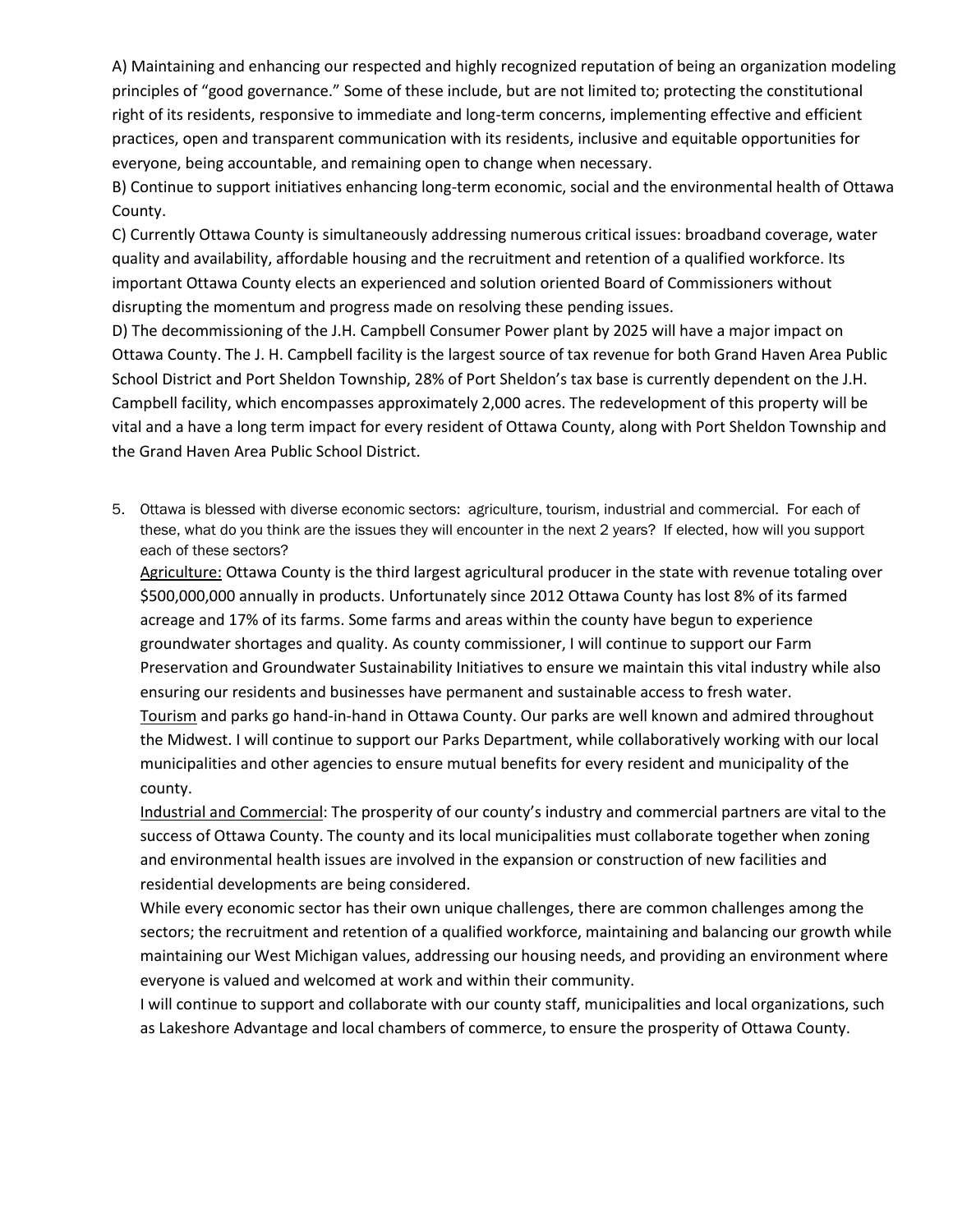6. Safety for all citizens is a protection we expect. If elected, how will you ensure that the Ottawa County Sherriff's Department, Ottawa County Health Department and Ottawa County Court system equally and fairly provides safety to all residents?

Every resident (including students) and visitor to Ottawa County should know his or her safety is a top priority for the Board of Commissioners and me. My voting record these past six years have demonstrated my commitment to supporting all agencies actively involved in the protection and assistance of our residents. As a county commissioner and resident of Ottawa County I am extremely proud of the Sheriff's Department, state law enforcement agencies, Health Department, Court System and the Ottawa County Board of Commissioners who collaboratively work to keep everyone safe. I will always advocate for the continuous and advance training our first responders in the pursuit of keeping everyone safe, including those who place their lives at risk everyday to protect our residents.

7. Ottawa County is financially more secure than many other Michigan counties. This is due to previous boards and administrations wisely spending and saving revenues. If elected, what will be your spending priorities for county dollars?

Through the stewardship of the Ottawa County Board of Commissioners our residents benefit from the county's two Triple-A credit rating, allowing Ottawa County and its local units of government to borrow money for capital improvement projects with lower interest rates. Very few counties in Michigan have achieved this accomplishment. As a fiscal conservative, I will continue to prioritize projects and expenditures to improve the Ottawa County's organization and services for every resident. Every major expenditure and project proposed is thoroughly reviewed and dissected by department leadership, administrators, the financial officer, the Finance Committee, and the Board of Commissioners before approval.

8. Ottawa County is one of the fastest growing counties in Michigan, attracting people from many cultures, ethnicities, and lifestyles to support the growth of businesses throughout the county, if elected, how will you support diversity, inclusion and equity at the county level.

In 2018 I supported the establishment of the DEI office as an effort to recognize the importance in fulfilling the County's vision "Where You Belong." To achieve this vision and principle the county must proactively engage and understand a variety of perspectives across human differences. Our employees must be able to provide exceptional public services to residents of the fastest growing county in Michigan. Ottawa County's economic base depends on a worldwide business environment that requires a global workforce and customer base, allowing everyone to prosper.

If you have any endorsements, current or past community or business affiliations that you would like to share, please note below.

Current Ottawa County Sherriff, Steve Kemper Current Under Sherriff, Valerie Wiese Former Ottawa County Sherriff, Gary Rozema Right to Life of Michigan

*Affiliations Currently Serving*

Ottawa County Planning and Policy Committee Ottawa County Talent and Recruitment Committee, Chair West Michigan Airport Authority Board